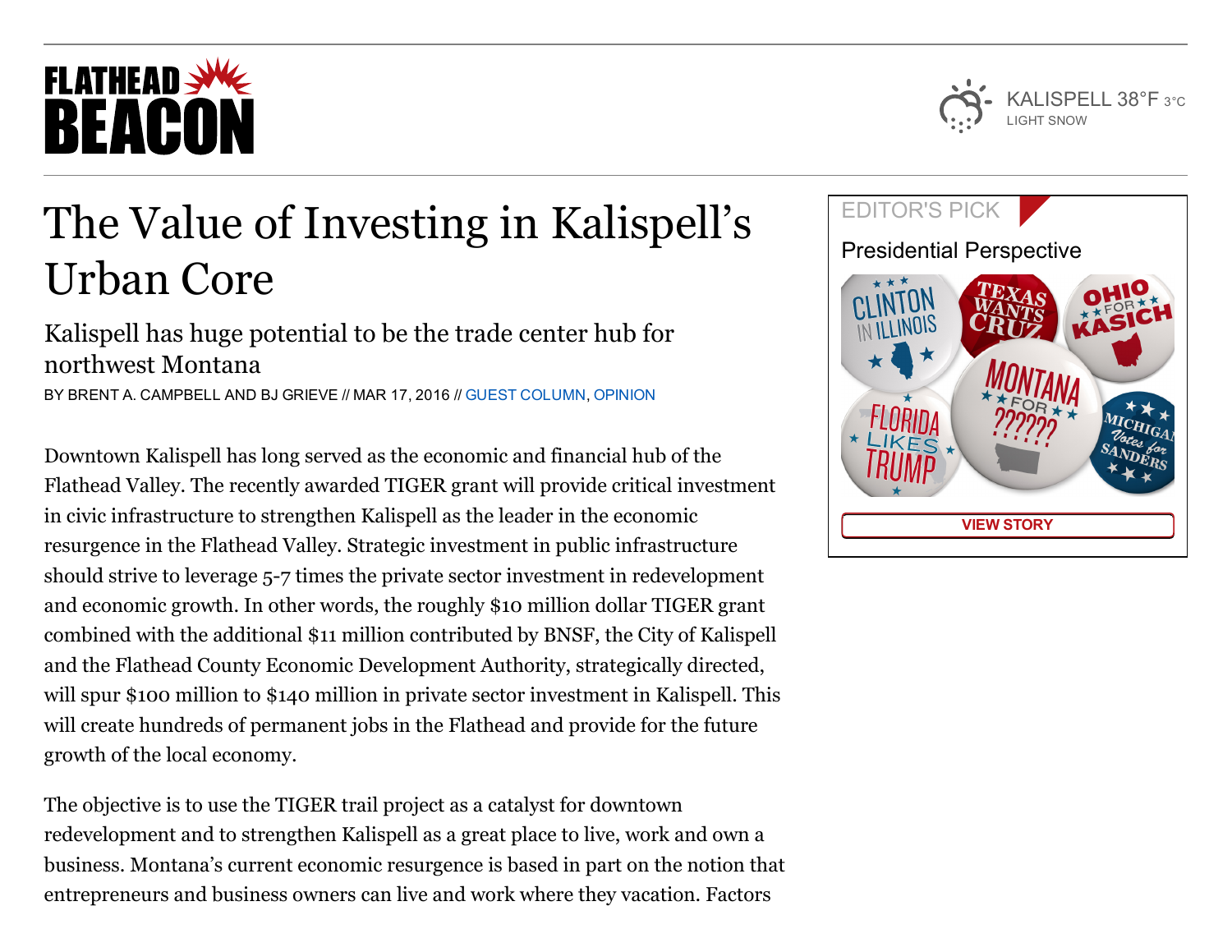influencing the decision to start a new business venture include community livability, workforce skills and availability, and the quality of education available. Many former Montana residents are making important life decisions and moving back to Montana to start a new business venture. Communities with attractive livability factors that accommodate an active daily lifestyle and high-quality cultural environment will be the place these people choose to start their new businesses and invest their assets.

A vibrant downtown Kalispell will complement the existing commercial growth that has occurred in north Kalispell. Kalispell is becoming a retail trade center and the downtown plays an important role in complementing and building on the retail trade center status. Strengthening the downtown Main Street, Core Area and Kalispell Center Mall as an entertainment and shopping destination will draw visitors and residents to enjoy the unique character and charm downtown has to offer. Urban housing downtown will provide important lifestyle choices for residents who want to live close to work and the places they play.

> Urban trails play an important role in community livability, desirability and revitalization. Reorganization, consolidation and relocation of the remaining industrial land uses in downtown will improve economic efficiency and reduce transportation costs. Conversion of the outdated industrial rail spur to an east-west trail system that connects downtown and the mall to the Woodland Park and the

Conrad Sports Complex will be a unique and attractive amenity for residents and visitors. Trails are a proven economic boost for local real estate. According to a 2006 Portland, Maine publication, "adjacent trails can add as much as 15 percent to the

### MASTHEAD

NEWSROOM EMAIL [news@flatheadbeacon.com](mailto:news@flatheadbeacon.com) PHONE [406.257.9220](tel:406.257.9220) TWITTER @flatheadbeacon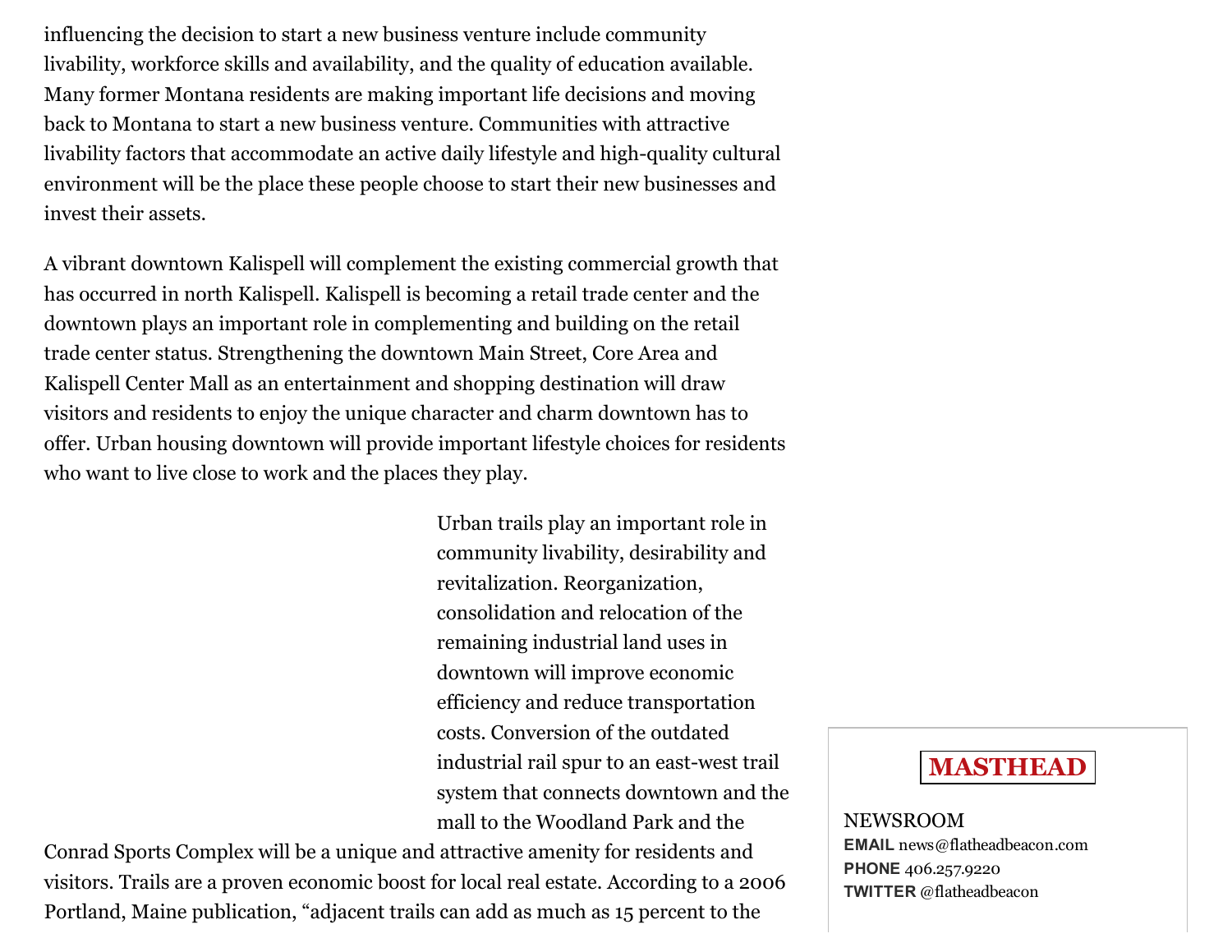value of a home." The National Association of Home Builders and the National Association of Realtors verify that new homebuyers rank walking, jogging, and bike trails as the second most important community amenity.

The trail and subsequent redevelopment will give a desirable community in the heart of beautiful northwest Montana even more value by strengthening the urban core and providing bike and pedestrian connections to important destinations in the east and west. It will also create a regional shopping hub for the central part of Kalispell that will be distinct from retail on the north side of town.

The National Main Street Center's four-point approach to downtown revitalization includes organization, design, promotion and economic restructuring. The TIGER grant provides the important financial investment to accommodate the reorganization of land uses as well as the subsequent economic restructuring and redesign of blighted areas of the downtown.

Kalispell has huge potential to be the trade center hub for northwest Montana. Community leaders in Kalispell have crafted a well-thought-out plan to achieve this goal and now they have obtained the funding to put it in place. The Flathead Valley and all of Montana's economy will significantly benefit from their leadership and this investment.

Brent A. Campbell is CEO at WGM Group, Inc. BJ Grieve is senior planner at WGM Group, Inc.

SHOW COMMENTS

MORE FROM THE BEACON

[Follow](http://twitter.com/flatheadbeacon)

KELLYN BROWN EDITOR IN CHIEF EMAIL [editor@flatheadbeacon.com](mailto:editor@flatheadbeacon.com) TWITTER @kellynjbrown

[Follow](http://twitter.com/kellynjbrown)

TRISTAN SCOTT SENIOR WRITER EMAIL [tscott@flatheadbeacon.com](mailto:tscott@flatheadbeacon.com) TWITTER @tristanscott

[Follow](http://twitter.com/tristanscott)<sup>1</sup>

MOLLY PRIDDY STAFF WRITER EMAIL [mpriddy@flatheadbeacon.com](mailto:mpriddy@flatheadbeacon.com) TWITTER @mollypriddy

**[Follow](http://twitter.com/mollypriddy)** 

DILLON TABISH STAFF WRITER EMAIL [dtabish@flatheadbeacon.com](mailto:dtabish@flatheadbeacon.com) TWITTER @djtabish

**[Follow](http://twitter.com/djtabish)** 

JUSTIN FRANZ STAFF WRITER EMAIL [jfranz@flatheadbeacon.com](mailto:jfranz@flatheadbeacon.com) TWITTER @jfranz88

[Follow](http://twitter.com/jfranz88)

GREG LINDSTROM MEDIA DIRECTOR EMAIL [greg@flatheadbeacon.com](mailto:greg@flatheadbeacon.com) TWITTER @gl\_photo

**[Follow](http://twitter.com/gl_photo)**